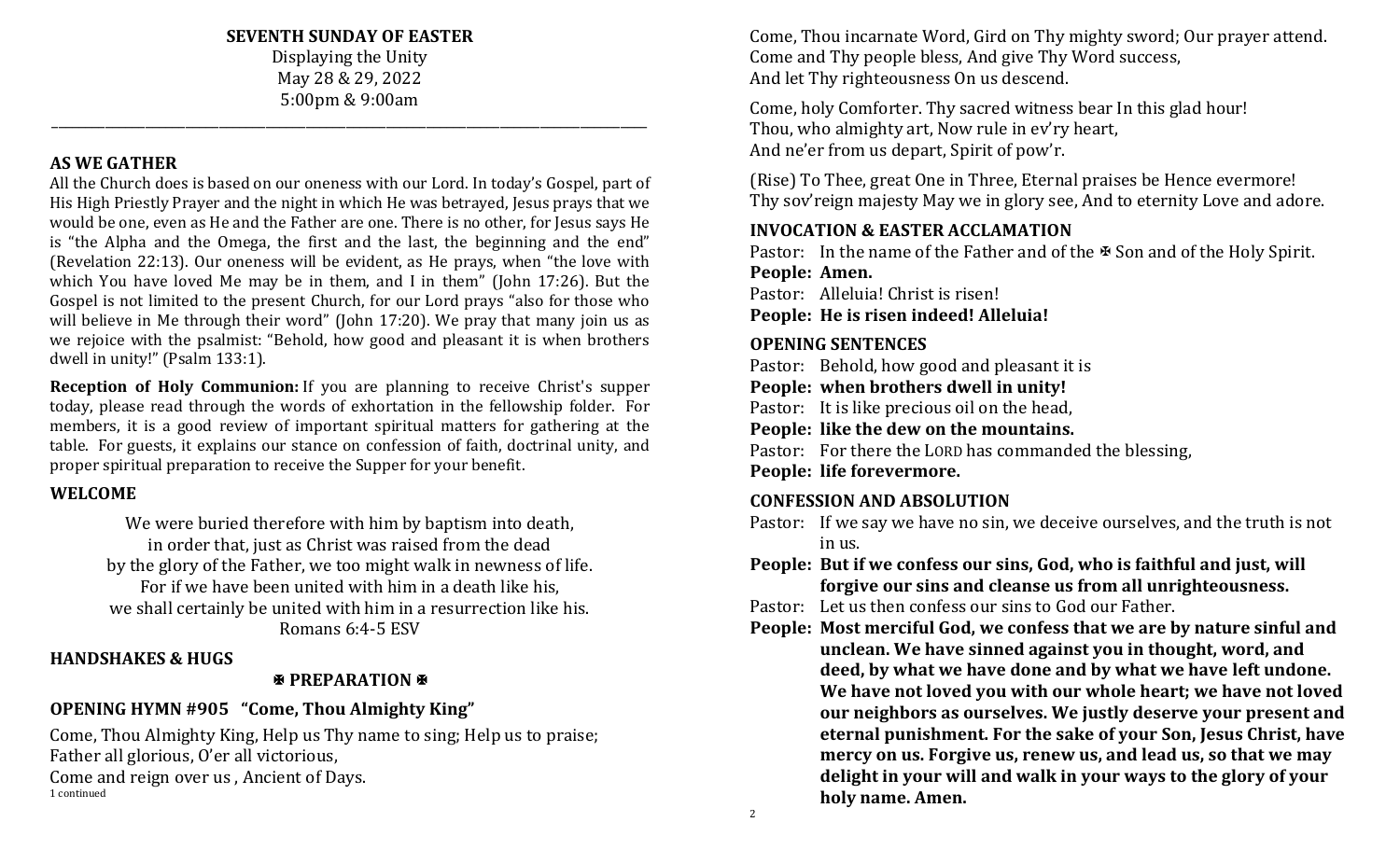Pastor: In Holy Baptism, we were united in the Body of Christ, the Church. He continually asks the Father that "the love with which you have loved Me may be in them, and I in them." He gave His life so that nothing shall separate us from the uniting love of God. As a called and ordained servant of Christ, I therefore forgive you all your sins in the name of the Father and of the  $\mathbb F$  Son and of the Holy Spirit. **People: Amen. Thanks be to God!**

# **HYMN OF PRAISE** Page 204

To God on high be glory And peace to all the earth; Goodwill from God in heaven Proclaimed at Jesus' birth! We praise and bless you, Father; Your holy name, we sing Our thanks for your great glory, Lord God, our Heav'nly King.

To You, O solebegotten, The Father's Son, we pray; O Lamb of God, our Savior, You take our sins away. Have mercy on us, Jesus; Receive our heartfelt cry, Where You in pow'r are seated At God's right hand on high.

For You alone are holy; You only are the Lord. Forever and forever, Be worshipped and adored; You with the Holy Spirit Alone are Lord Most High. In God the Father's glory. "Amen!" our glad reply.

#### **SALUTATION & PRAYER OF THE DAY**

Pastor: The Lord be with you.

**People: And also with you.**

Pastor: Let us pray. Heavenly Father, as your Son, our Lord, prayed,

- **People: grant that the unity you have with Him may be apparent in how we work together and proclaim His name and love to the world until we join Him in glory;**
- Pastor: through the same Jesus Christ, your Son, our Lord, who lives and reigns with you and the Holy Spirit, one God, now and forever.

**People: Amen.**

(Be seated)

#### **图 WORD 图**

**FIRST READING** *Acts 1:12–26* (Matthias is chosen to replace Judas as one of the Twelve.)**<sup>12</sup>** Then they returned to Jerusalem from the mount called Olivet, which is near Jerusalem, a Sabbath day's journey away. **<sup>13</sup>**And when they had entered, they went up to the upper room, where they were staying, Peter and John and James and Andrew, Philip and Thomas, Bartholomew and Matthew, James the son of Alphaeus and Simon the Zealot and Judas the son of James.**14**All these with one accord were devoting themselves to prayer, together with the women and Mary the mother of Jesus, and his brothers.**<sup>15</sup>** In those days Peter stood up among the brothers (the company of persons was in all about 120) and said, **<sup>16</sup>** "Brothers, the Scripture had to be fulfilled, which the Holy Spirit spoke beforehand by the mouth of David concerning Judas, who became a guide to those who arrested Jesus. **<sup>17</sup>** For he was numbered among us and was allotted his share in this ministry." **<sup>18</sup>** (Now this man acquired a field with the reward of his wickedness, and falling headlong he burst open in the middle and all his bowels gushed out.**19**And it became known to all the inhabitants of Jerusalem, so that the field was called in their own language Akeldama, that is, Field of Blood.) **<sup>20</sup>** "For it is written in the Book of Psalms, "'May his camp become desolate, and let there be no one to dwell in it'; and "'Let another take his office.' **<sup>21</sup>** So one of the men who have accompanied us during all the time that the Lord Jesus went in and out among us, **<sup>22</sup>** beginning from the baptism of John until the day when he was taken up from us—one of these men must become with us a witness to his resurrection." **<sup>23</sup>**And they put forward two, Joseph called Barsabbas, who was also called Justus, and Matthias. **<sup>24</sup>**And they prayed and said, "You, Lord, who know the hearts of all, show which one of these two you have chosen **<sup>25</sup>** to take the place in this ministry and apostleship from which Judas turned aside to go to his own place." **<sup>26</sup>**And they cast lots for them, and the lot fell on Matthias, and he was numbered with the eleven apostles.

Lector: This is the Word of the Lord. **People: Thanks be to God.**

**SECOND READING** *Revelation 21:1–20* (The new Jerusalem is perfect in every way.) Then I saw a new heaven and a new earth, for the first heaven and the first earth had passed away, and the sea was no more. **<sup>2</sup>**And I saw the holy city, new Jerusalem, coming down out of heaven from God, prepared as a bride adorned for her husband. **<sup>3</sup>**And I heard a loud voice from the throne saying, "Behold, the dwelling place of God is with man. He will dwell with them, and they will be his people, and God himself will be with them as their God. **<sup>4</sup>**He will wipe away every tear from their eyes, and death shall be no more, neither shall there be mourning, nor crying, nor pain anymore, for the former things have passed away." **5**And he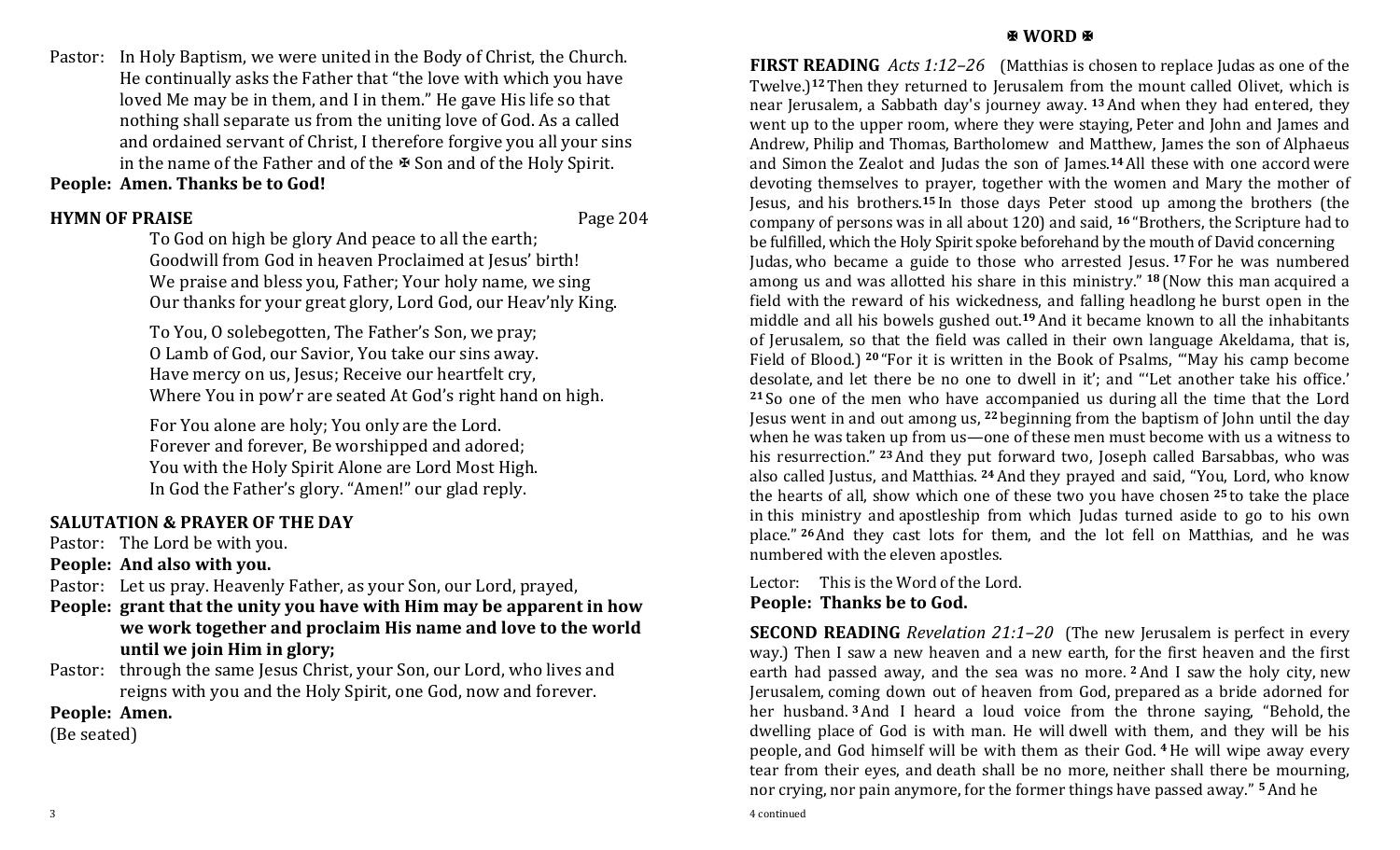who was seated on the throne said, "Behold, I am making all things new." Also he said, "Write this down, for these words are trustworthy and true." **<sup>6</sup>**And he said to me, "It is done! I am the Alpha and the Omega, the beginning and the end. To the thirsty I will give from the spring of the water of life without payment. **<sup>7</sup>** The one who conquers will have this heritage, and I will be his God and he will be my son. **<sup>8</sup>** But as for the cowardly, the faithless, the detestable, as for murderers, the sexually immoral, sorcerers, idolaters, and all liars, their portion will be in the lake that burns with fire and sulfur, which is the second death." **9**Then came one of the seven angels who had the seven bowls full of the seven last plagues and spoke to me, saying, "Come, I will show you the Bride, the wife of the Lamb." **<sup>10</sup>**And he carried me away in the Spirit to a great, high mountain, and showed me the holy city Jerusalem coming down out of heaven from God, **<sup>11</sup>** having the glory of God, its radiance like a most rare jewel, like a jasper, clear as crystal. **<sup>12</sup>** It had a great, high wall, with twelve gates, and at the gates twelve angels, and on the gates the names of the twelve tribes of the sons of Israel were inscribed— **<sup>13</sup>** on the east three gates, on the north three gates, on the south three gates, and on the west three gates. **<sup>14</sup>**And the wall of the city had twelve foundations, and on them were the twelve names of the twelve apostles of the Lamb. **15**And the one who spoke with me had a measuring rod of gold to measure the city and its gates and walls. **<sup>16</sup>** The city lies foursquare, its length the same as its width. And he measured the city with his rod, 12,000 stadia. Its length and width and height are equal. **<sup>17</sup>**He also measured its wall, 144 cubits by human measurement, which is also an angel's measurement.**<sup>18</sup>** The wall was built of jasper, while the city was pure gold, like clear glass.**19**The foundations of the wall of the city were adorned with every kind of jewel. The first was jasper, the second sapphire, the third agate, the fourth emerald, **<sup>20</sup>** the fifth onyx, the sixth carnelian, the seventh chrysolite, the eighth beryl, the ninth topaz, the tenth chrysoprase, the eleventh jacinth, the twelfth amethyst.

Lector: This is the Word of the Lord. **People: Thanks be to God.**

#### (Rise)

**HOLY GOSPEL** *John 17:20–26* (Jesus prays that His followers may be one as He and the Father are one.)

Pastor: The Holy Gospel according to St. John, the seventeenth chapter. **People: Glory to you, O Lord.**

**<sup>20</sup>** "I do not ask for these only, but also for those who will believe in me through their word, **<sup>21</sup>** that they may all be one, just as you, Father, are in me, and I in you, that they also may be in us, so that the world may believe that you have sent me. 5 continued

**<sup>22</sup>** The glory that you have given me I have given to them, that they may be one even as we are one, **<sup>23</sup>** I in them and you in me, that they may become perfectly one, so that the world may know that you sent me and loved them even as you loved me. **<sup>24</sup>** Father, I desire that they also, whom you have given me, may be with me where I am, to see my glory that you have given me because you loved me before the foundation of the world. **<sup>25</sup>**O righteous Father, even though the world does not know you, I know you, and these know that you have sent me. **<sup>26</sup>** I made known to them your name, and I will continue to make it known, that the love with which you have loved me may be in them, and I in them."

Pastor: This is the Gospel of the Lord.

#### **People: Praise to you, O Christ.**

(Be seated)

#### **CHILDREN'S SONG & CHILDREN'S MESSAGE**

#### **"Jesus in the Morning"** AGPS #143

Jesus, Jesus, Jesus in the morning, Jesus at the noontime. Jesus, Jesus, Jesus when the sun goes down.

Love Him, Love Him, Love Him in the morning, love Him at the noontime. Love Him, Love Him, Love Him when the sun goes down.

Praise Him, Praise Him, Praise Him in the morning, Praise Him at the noontime.

Praise Him, Praise Him, Praise Him when the sun goes down.

#### **SERMON HYMN #649 "Blest Be the Tie That Binds"**

Blest be the tie that binds Our hearts in Christians love; The fellowship of kindred minds Is like to that above.

Before our Father's throne We pour our ardent prayers; Our fears, our hopes, our aims are one, Our comforts and our cares.

We share our mutual woes, Our mutual burdens bear, And often for each other flows The sympathizing tear.

When here our pathways part, We suffer bitter pain; Yet, one in Christ and one in heart, We hope to meet again.

From sorrow, toil, and pain, And sin we shall be free And perfect love and friendship reign Through all eternity.

# 6

**SERMON "Church Unity"**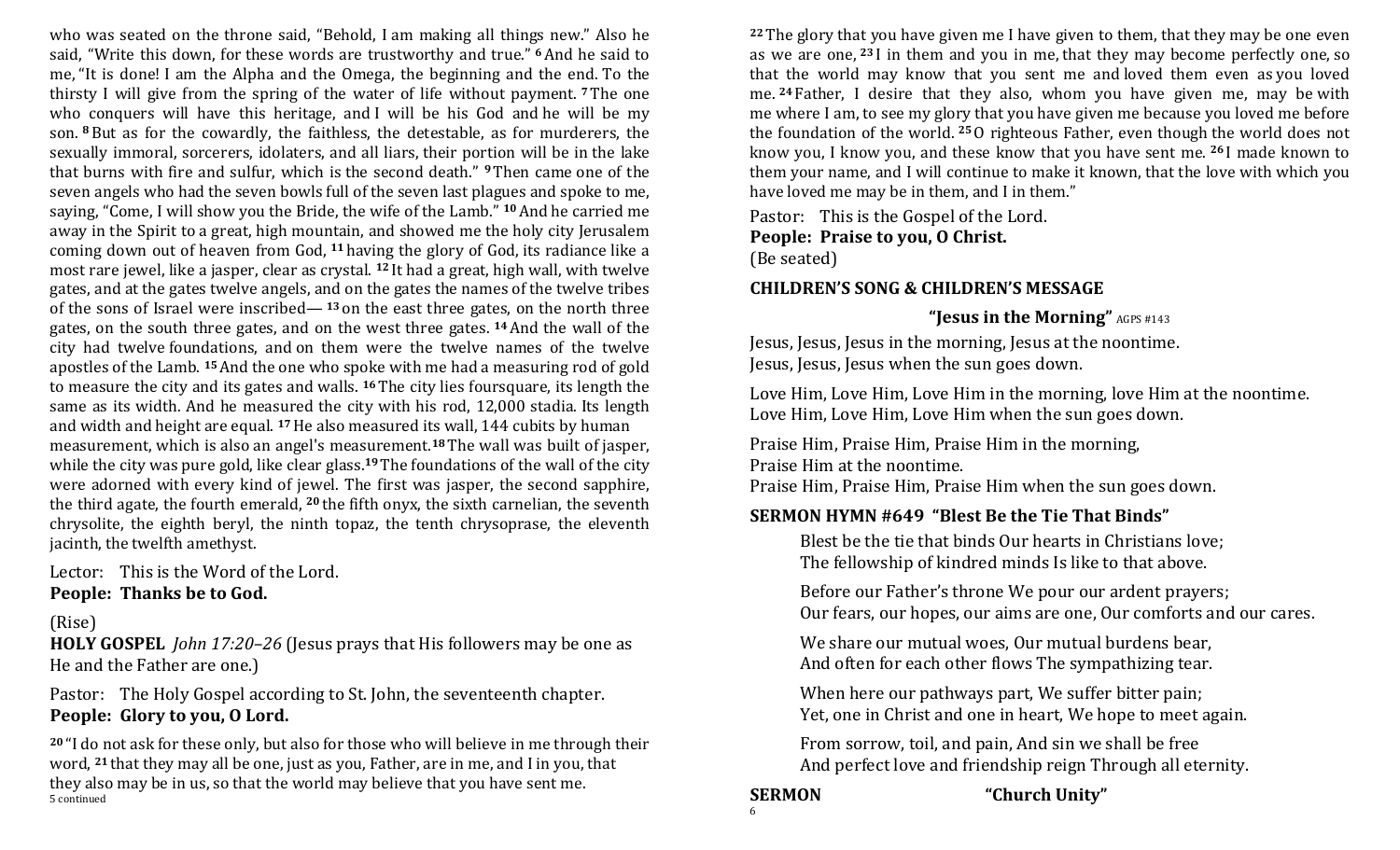## (Rise) **APOSTLES' CREED**

I believe in God, the Father Almighty, maker of heaven and earth.

And in Jesus Christ, his only Son, our Lord, who was conceived by the Holy Spirit, born of the virgin Mary, suffered under Pontius Pilate, was crucified, died and was buried. He descended into hell. The third day he rose again from the dead. He ascended into heaven and sits at the right hand of God the Father Almighty. From thence he will come to judge the living and the dead.

I believe in the Holy Spirit, the holy Christian Church, the communion of saints, the forgiveness of sins, the resurrection of the body, and the life everlasting. Amen.

(Be seated)

**OFFERINGS** As your offering is collected, **please sign our fellowship folder** located at the end of the pew. If you are a visitor, please leave your address and phone. After you are finished, please pass the folder along to others in your pew, and return it to the center aisle. You may check the folder to see names of those to greet after the service.

# (Rise)

## **PRAYER OF THE CHURCH**

Pastor: In peace, let us pray to the Lord:

- **People: Lord, have mercy.**
- Pastor: For the unity of the whole Church on earth, that we, sharing the one faith in the Father, Son and Holy Spirit, would bear a worthy witness to the world, let us pray to the Lord:

# **People: Lord, have mercy.**

Pastor: For many to be washed in Holy Baptism and brought through the gates of the heavenly city into the communion of the Church, let us pray to the Lord:

# **People: Lord, have mercy.**

Pastor: That we may grow in the knowledge of God's Word, and that we may be faithful teachers of that Word to our children and those not yet of the kingdom, let us pray to the Lord:

**People: Lord, have mercy.**

Pastor: For a long memory to recall those who gave the full measure of devotion to our country's peace and security and served faithfully until death in the protection of our freedom and in the defense of our land, let us pray to the Lord:

# **People: Lord, have mercy.**

Pastor: For the Heinzen and Gutowski families as they celebrate Lily's first birthday. We thank you for this first year of life, and we ask that God may bless her throughout her life, let us pray to the Lord:

# **People: Lord, have mercy.**

Pastor: For LouAnn Zimmel as she mourns the passing of her dear friends April and Jim. That the Lord may strengthen her, and comfort her even as she mourns. That he may remind her of the promise of everlasting life, let us pray to the Lord:

# **People: Lord, have mercy.**

Pastor: For Bob and Sandy Reynolds as they celebrate their 41<sup>st</sup> wedding Anniversary, that the Lord will continue to pour his love out upon them both, let us pray to the Lord:

# **People: Lord, have mercy.**

Pastor: For all who are afflicted in health, including Dick, Gloria, Janet, Brian, Steve, Dorothy, Brian, Norma, Vern, Amy, Cathy, Jim, Vern, Mike, Elaine, Dorothy, Cindy, Don, Shirley, Richard, Helga, Louis, Dawn, Carol, Sarah, Debbie, Steve, Mary, June, Jerry, Shirley and Sarah, that God would give them healing and strength according to His will, sustain them in the faith and, for Christ's sake, raise them up in glory on the Last Day, let us pray to the Lord:

# **People: Lord, have mercy.**

Pastor: For pure hearts that worthily receive the body and blood of Christ for our forgiveness, life and salvation, let us pray to the Lord:

# **People: Lord, have mercy.**

Pastor: That we may remember the faithful who went before us and now rest from their labors, and that we may follow in faith where they have led the way and at length be brought with them into Christ's everlasting light and life to see Him face to face, let us pray to the Lord:

# **People: Lord, have mercy.**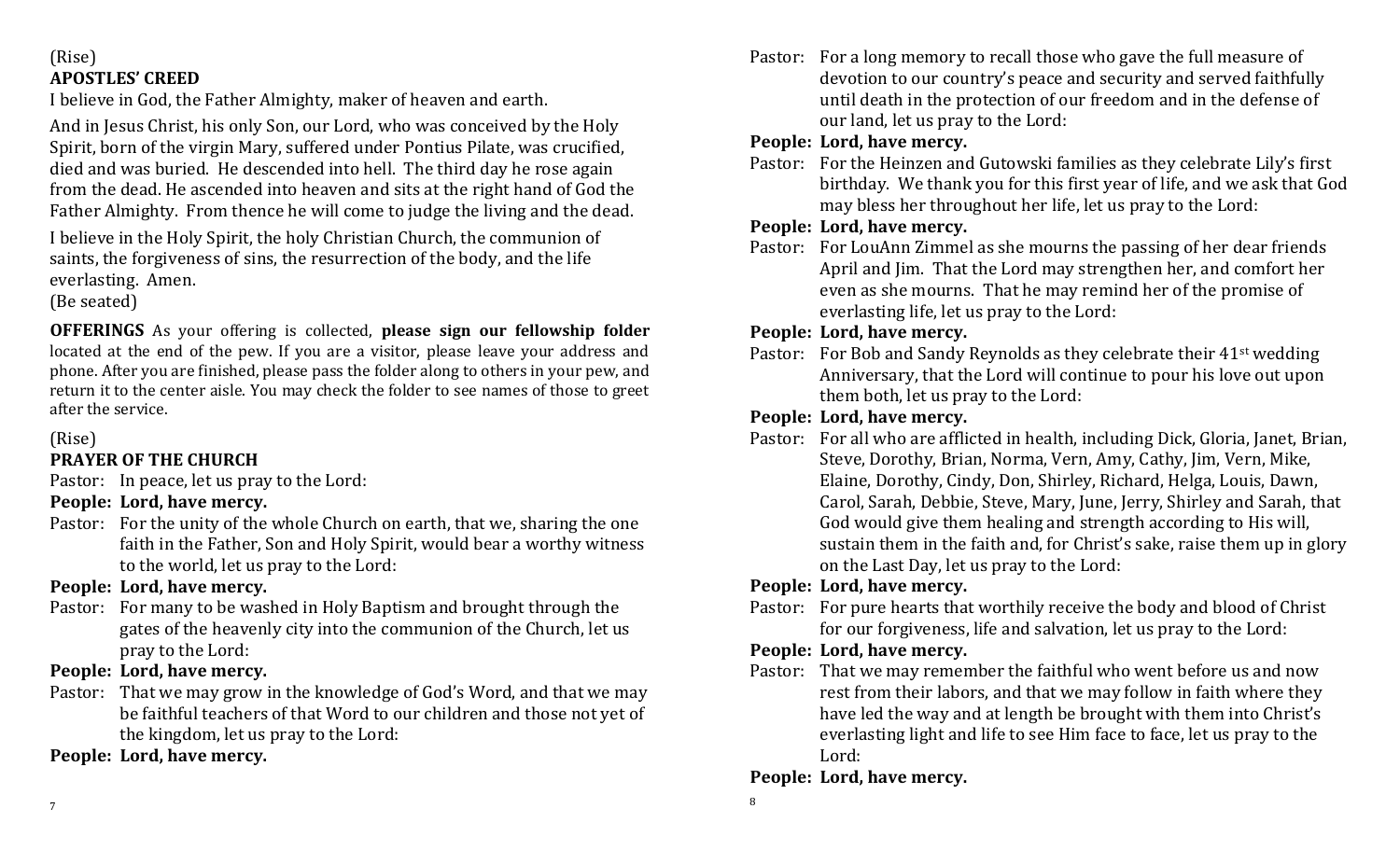Pastor: All these things and whatever else you know that we need, grant us, Father, for the sake of Him who died and rose again and now lives and reigns with you and the Holy Spirit, one God forever.

**People: Amen.**

#### **THE LORD'S PRAYER**

**People: Our Father who art in heaven, hallowed be Thy name, Thy kingdom come, Thy will be done on earth as it is in heaven; give us this day our daily bread; and forgive us our trespasses as we forgive those who trespass against us; and lead us not into temptation, but deliver us from evil. For Thine is the kingdom and the power and the glory forever and ever. Amen.**

## **SACRAMENT &**

#### **THE WORDS OF OUR LORD**

#### **PAX DOMINI**

Pastor: The peace of the Lord be with you always.

# **People: Amen.**

#### **AGNUS DEI** Page 210

O Jesus Christ, true Lamb of God, You take the sin of the world away; O Jesus Christ, true Lamb of God, Have mercy on us, Lord, we pray.

O Jesus Christ, true Lamb of God, You take the sin of the world away; Have mercy on us, Jesus Christ, And grant us peace, O Lord, we pray. (Be seated)

## **DISTRIBUTION HYMNS**

# **HYMN #623 "Lord Jesus Christ, We Humbly Pray"**

Lord Jesus Christ, we humbly pray That we may feast on You today; Beneath these forms of bread and wine Enrich us with Your grace divine.

Give us, who share this wondrous food, Your body broken and Your blood, The grateful peace of sins forgiv'n, The certain joys of heirs of heav'n.

By faith Your Word has made us bold To seize the gift of love retold; All that You are we here receive, And all we are to You we give.

One bread, one cup, one body, we, Rejoicing in our unity, Proclaim Your love until You come To bring Your scattered loved ones home. 9 continued

Lord Jesus Christ, we humbly pray: O keep us steadfast till that day When each will be Your welcomed guest In heaven's high and holy feast.

## **HYMN #648 "Glorious Things of You Are Spoken"**

Glorious things of you are spoken, Zion, city of our God; He whose word cannot be broken Formed you for His own abode. On the Rock of Ages founded, What can shake your sure repose? With salvation's walls surrounded, You may smile at all your foes.

See, the streams of living waters, Springing from eternal love, Well supply your sons and daughters And all fear of want remove. Who can faint while such a river Ever will their thirst assuage? Grace, which like the Lord, the giver, Never fails from age to age.

Round each habitation hov'ring, See the cloud and fire appear For a glory and a cov'ring, Showing that the Lord is near. Thus deriving from their banner Light by night and shade by day, Safe they feed upon the manna Which God gives them on their way.

Savior, since of Zion's city I through grace a member am, Let the world deride or pity, I will glory in Your name. Fading are the world's vain pleasures, All their boasted pomp and show; Solid joys and lasting treasures None but Zion's children know.

## **HYMN #617 "O Lord, We Praise Thee"**

O Lord, we praise Thee, bless Thee, and adore Thee, In thanksgiving bow before Thee. Thou with Thy body and Thy blood didst nourish Our weak souls that they may flourish: O Lord, have mercy! May Thy body, Lord, born of Mary, That our sins and sorrows did carry, and Thy blood for us plead In all trial, fear, and need: O Lord, have mercy!

Thy holy body into death was given, Life to win for us in heaven. No greater love than this to Thee could bind us; May this feast thereof remind us! O Lord, have mercy! Lord, Thy kindness did so constrain Thee That Thy blood should bless and sustain me. All our debt Thou hast paid; Peace with God once more is made: O Lord,, have mercy! 10 continued